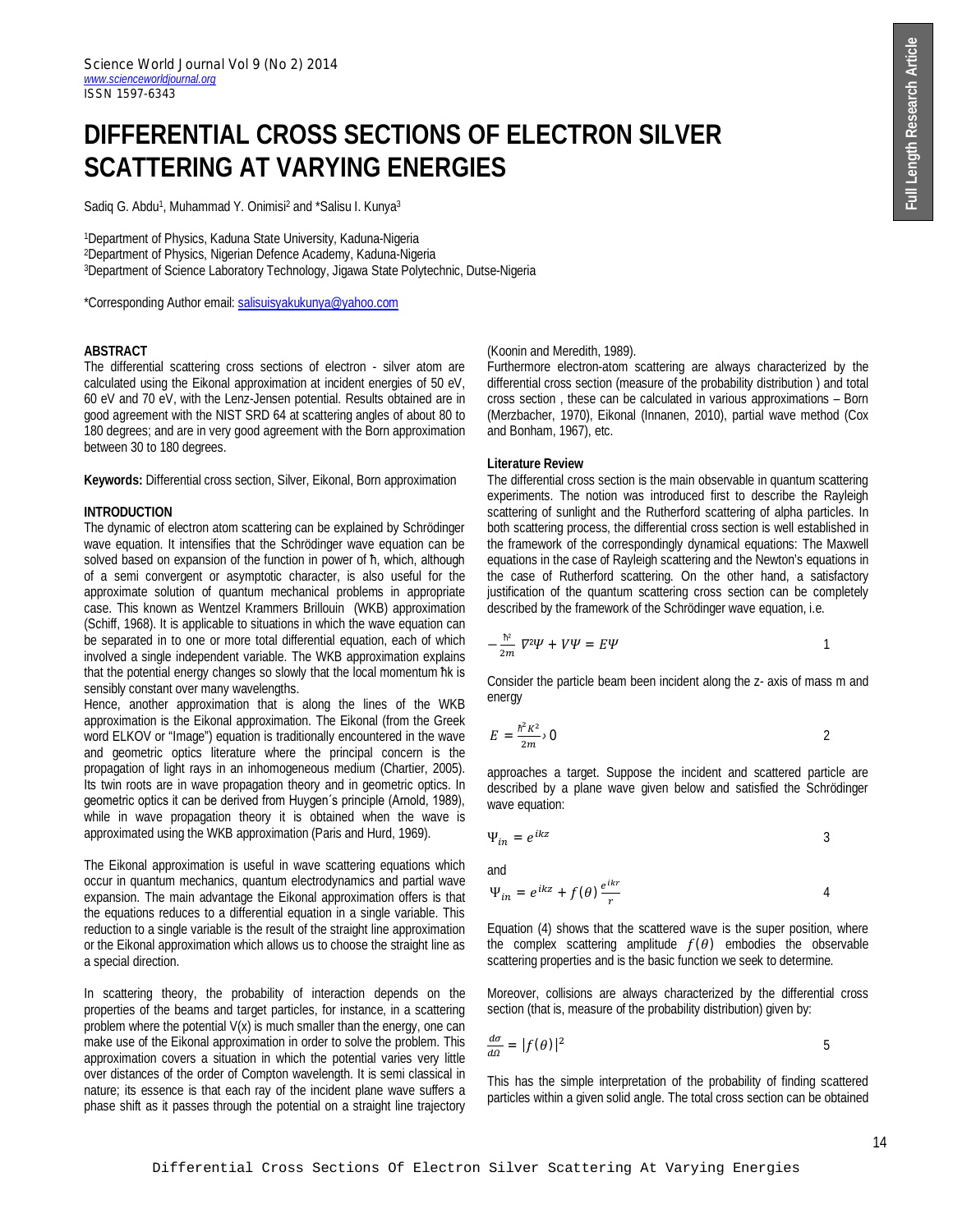by integrating the differential cross section on the whole sphere of observation (4π steradian) to obtain

$$
\sigma = \int \frac{d\sigma}{d\Omega} \, d\Omega = \int_0^{2\pi} d\phi \int_0^{\pi} d\theta \sin \theta \, \frac{d\sigma}{d\Omega} \tag{6}
$$

#### **Eikonal Approximation**

For scattering problems where the potential  $V(x)$  is much smaller than the

energy, one can make use of the Eikonal approximation in order to solve the problem. This approximation covers a situation in which the potential varies very little over distances of the order of Compton wavelength. This approximation is semi classical in nature; its essence is that each ray of the incident plane wave suffers a phase shift as it passes through the potential on a straight line trajectory as shown in fig 1.



**Fig.1:** Geometry of Eikonal approximation.

The approximation can be derived by using the semi classical wave function.

$$
\Psi(\mathsf{r}) = e^{ik\mathsf{r}\cdot\mathsf{r}} \varphi(\mathsf{r}) \tag{7}
$$

where φ(r) is a slowly-varying function, describing the distortion of the incident wave. The dynamic of the motion can be described by Schrödinger wave equation

$$
\frac{-\hbar^2}{2m}\nabla^2\Psi(\mathbf{r})+\mathsf{V}(\mathbf{r})\Psi(\mathbf{r})=\mathsf{E}\Psi(\mathbf{r})
$$

Putting equation (7) in equation (8) we have

$$
\frac{-\hbar^2}{2m} \left( 2ik_i \nabla + \nabla^2 \right) \varphi(r) + V\varphi(r) = 0
$$

If we now assume that  $\varphi(r)$  varies slowly enough so that the  $\nabla^2\varphi$  term can be ignored (i.e. k is very large), we have

$$
\frac{ikh^2}{m} \frac{\partial}{\partial z} \varphi (b, z) = V(b, z) \varphi (b, z)
$$

Here, we have introduced the coordinate b in the plane transverse to the incident beam, so that

 $V (b, z) = V(r)$  11

And, from Fig.1,

 $r = (b^2 + z^2)^{1/2}$ 

$$
)^{\frac{1}{2}}
$$

From symmetry considerations we expect that  $\psi$  will be azimuthally symmetric and so independent of b. Equation (10) can be integrated immediately and using the boundary condition that  $\Psi \rightarrow 1$  as  $Z \rightarrow \infty$ since there is no distortion of the wave before the particle reaches the potential, we have

$$
\phi(b,z) = e^{2i\chi(b,z)} \tag{13}
$$

$$
\chi(b, z) = \frac{-m}{2h^2k} \int_{-\infty}^{\infty} \nu(b, z') dz
$$
 14

Having obtained the Eikonal approximation to the scattering wave function, we can now obtain the Eikonal scattering amplitude $f_e$ , inserting equation (7) into an exact integral expression for the scattering amplitude we have

$$
f(\theta) = -\frac{m}{2\pi\hbar^2} \int e^{-ik_f \cdot r} v(r) \psi(r) d^3 r
$$

we have

$$
f_e = \frac{-m}{2\pi\hbar^2} \int d^2 b \int_{-\infty}^{\infty} dz e^{-iq \cdot r} v(b, z) \psi(b, z)
$$

Using equation (9), we can relate V $\varphi(r)$  directly to  $\frac{\partial \varphi}{\partial z}$ . Furthermore, if we restrict our consideration to relatively small scattering angles, so that  $q_z=0$ , then the Z integral in equation (16) can be done immediately and using equation (14) for  $φ(r)$ , we obtain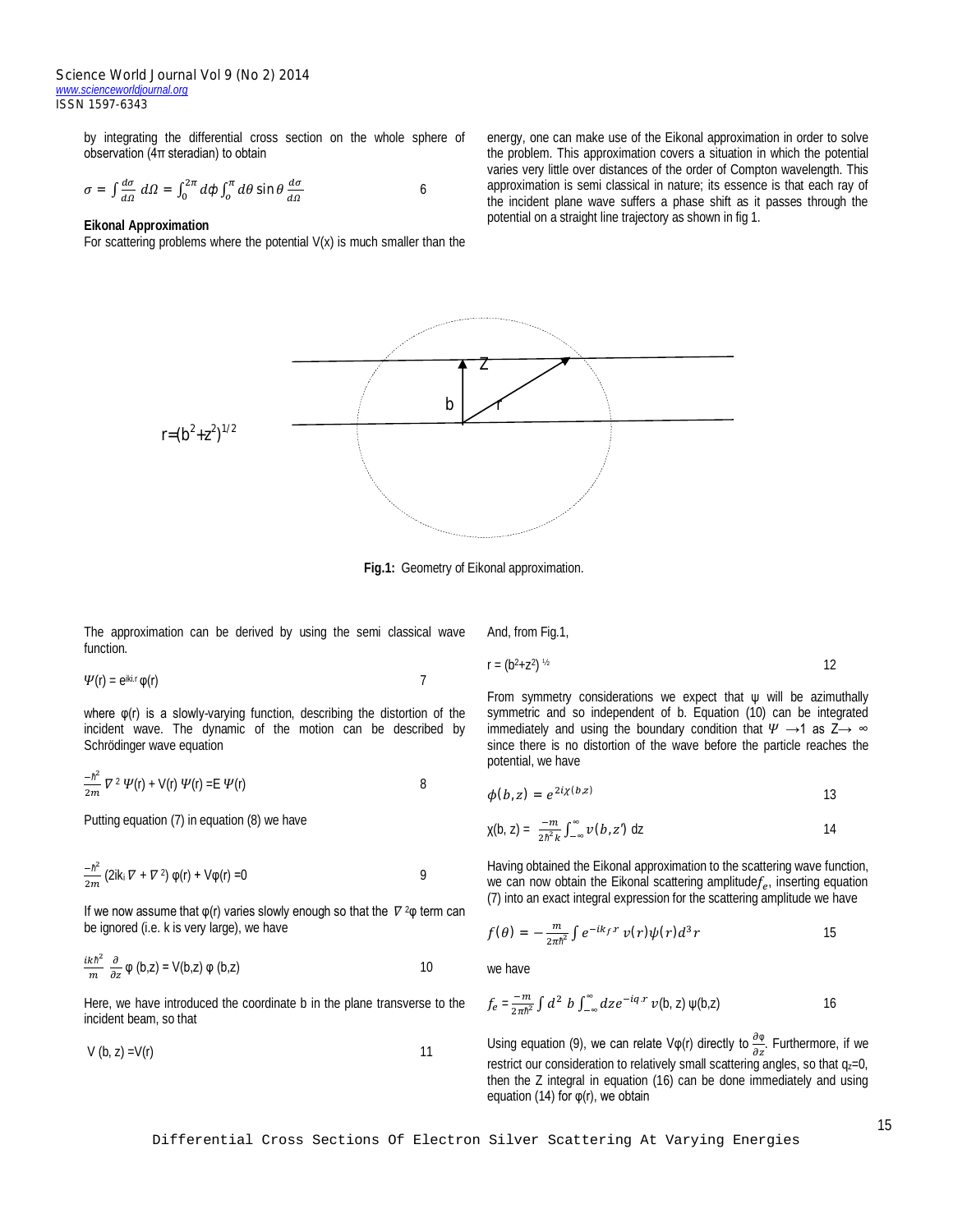*Science World Journal Vol 9 (No 2) 2014 www.scienceworldjournal.org ISSN 1597-6343*

$$
f_e = \frac{-ik}{2\pi} \int d^2 b e^{-iq.b} (e^{2i\chi(b)} - 1)
$$

With the profile function

$$
\chi(b) = \chi(b, z = \infty) = \frac{-m}{2h^2 k} \int_{-\infty}^{\infty} \nu(b, z) dz
$$

Since χ is azimuthally symmetric, we can perform the azimuthal integration in equation (6) and obtain our final expression for the eikonal scattering amplitude

$$
f_e = -ik \int_0^\infty b \, db \, J_0(\text{qb}) (e^{2i\chi(\text{b})} - 1)
$$

In deriving this expression, we have used the identity of Bessel function

$$
J_0(qb) = \frac{1}{2\pi} \int_0^{2\pi} e^{-iqbc \cos\varphi} d\varphi
$$
 20

Hence,  $f_e$  depends upon both E (through K) and q. An important property of the exact scattering amplitude is the optical theorem, which relates the total cross- section to the imaginary part of the forward scattering amplitude. After a bit of algebra, one can show that fe satisfied this relation in the limit that the incident momentum becomes large compared to the length scale over which the potential varies.

$$
\delta = \frac{4\pi}{k} \operatorname{Imf}(q=0) = 8\pi \int_0^\infty b \, db \, \sin^2 \chi(b) \tag{21}
$$

## **Central Potential**

A three dimensional physical system have a central potential, that is, a potential energy that depends only on the distance r from the origin  $V(r) = V(r)$ . If we use spherical coordinates to parameterize our three dimensional space, a central potential does not depend on the angular variable  $\theta$  and  $\Phi$ . Therefore, in a scattering experiment it is easier to work in the Centre of mass frame, where a spherically symmetric potential has the form V(r) with  $r = |\vec{x}|$ , due to the quantum mechanical uncertainty (i.e we can only predict the probability of scattering in a certain direction).

The Born and Eikonal approximation calculations of the scattering of electrons from atoms are, in general, complicated and multi- channel scattering problems, since there are reactions leading to final states in which the atoms are excited. However, as the reaction probabilities are small in comparison to elastic scattering, for many purposes the problem can be modeled by the scattering of an electron from a central potential (Koonin and Meredith, 1989). This potential represents the combined influence of the attraction of the central nuclear charge (Z) and the screening of this attraction by the Z atomic electrons. For a target atom,

the potential vanishes at large distances faster than  $r^{-1}$ . A very accurate approximation to this potential can be solved for the self-consistent Hartree Fock potential of the neutral atom. However a much simpler estimate can be obtained using an approximation to the Thomas Fermi model of the atom given by Lenz and Jensen

$$
V = -\frac{ze^2}{r}e^{-x}(1+x+b^2x^2+b^3x^3+b^4x^4)
$$

With,  $e^2 = 14.409$ ,  $h = 0.3344$ ,  $h = 0.0485$ ,  $h = 2.647 \times 10^{-3}$ , and x=4.5397Z1/6 r 1/2 .

The potential is singular at the origin, However, if the potential is regularized by taking it to be a constant within some small radius  $r_{min}$  (say the radius of the atom's 1s shell), the calculated cross section will be unaffected except at momentum transfers large enough so that

$$
Or_{\min} >> 1
$$

The incident particle is assumed to have the mass of the electron and is appropriate for atomic systems; all lengths are measured in angstrom and all energies in electron volt (eV). The potential is assumed to vanish beyond 2 angstrom. Furthermore, the r-1 singularity in the potential is cut off inside the radius of the 1s shell of the atom.

## **METHODOLOGY**

The computations of total cross section of electron strontium atom using eikonal approximation were carryout using FORTRAN developed by Koonin and Meredith (1989). The FORTRAN code was first installed in the computer and this required the knowledge of computer and FORTRAN language. The program is made up of four categories: common utility program, physics source code, data file and include file. The physics sources code is the main source code which contains the routine for the actual computation. The data files contain data to be read into the main program at run-time and have the exertion. DAT. The program runs interactively. It begins with a title page describing the physical problem to be investigated and the output that will be produced; next, the menu is displayed, giving the choice of entering parameter values, examining parameter values, running the program or terminating the program. The parameter value have default value displayed in bracket, to accept the default value, press "return" at the prompt, or a new value might be decided within the range of allowed values. . When the calculation is finished, all values are zeroed (except default parameter), and the main menu is redisplayed, giving us the opportunity to redo the calculation with a new set of parameters or to end execution. Data generated from the program were saved in a file which would be imported into the graphics software for plotting (Abdu, 2011).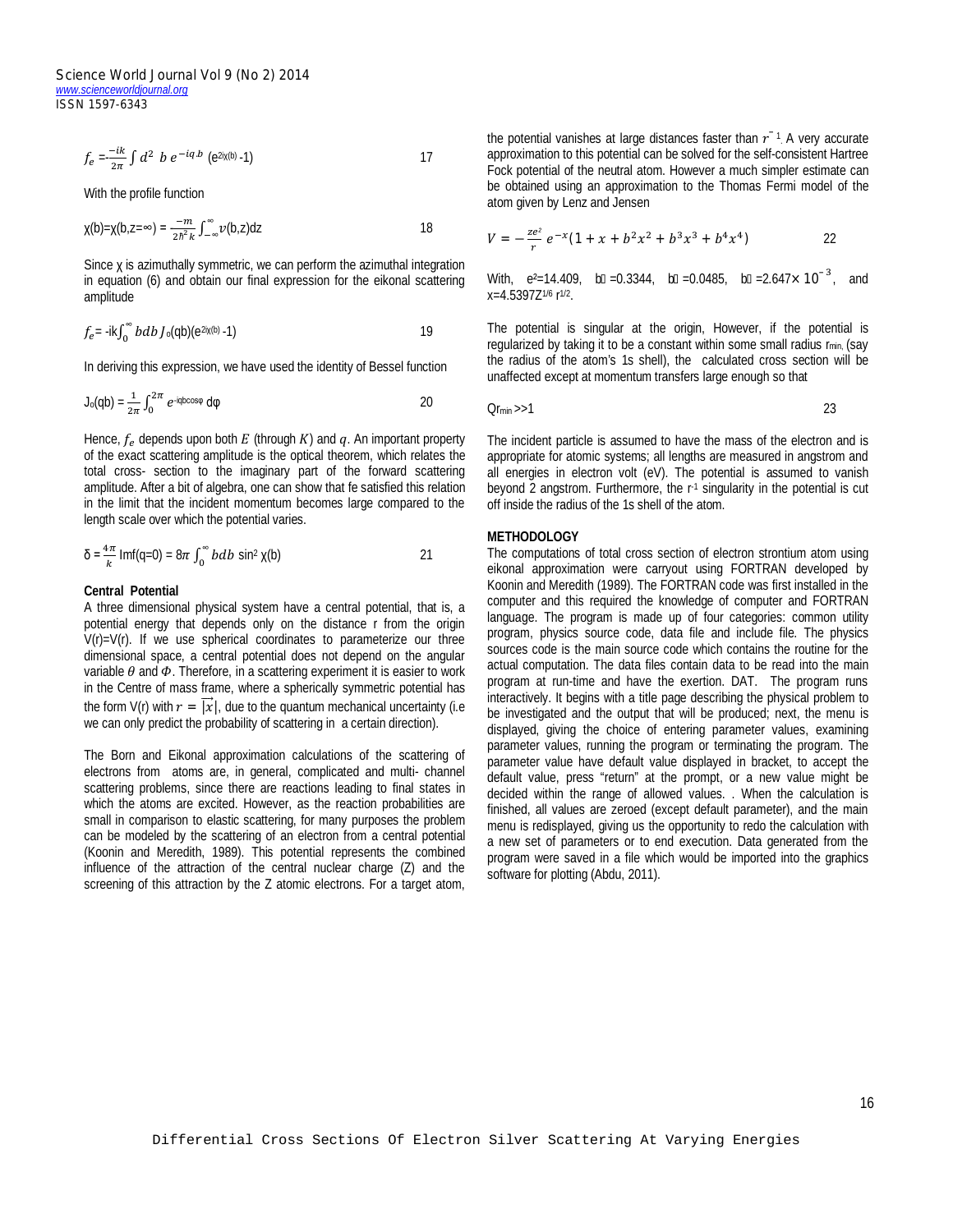

**Fig.1:** Graph of differential cross section as a function of scattering angle at incident energy of 50 eV.



**Fig. 2:** Graph of differential cross section as a function of scattering angle at incident energy of 60 eV.

Differential Cross Sections Of Electron Silver Scattering At Varying Energies